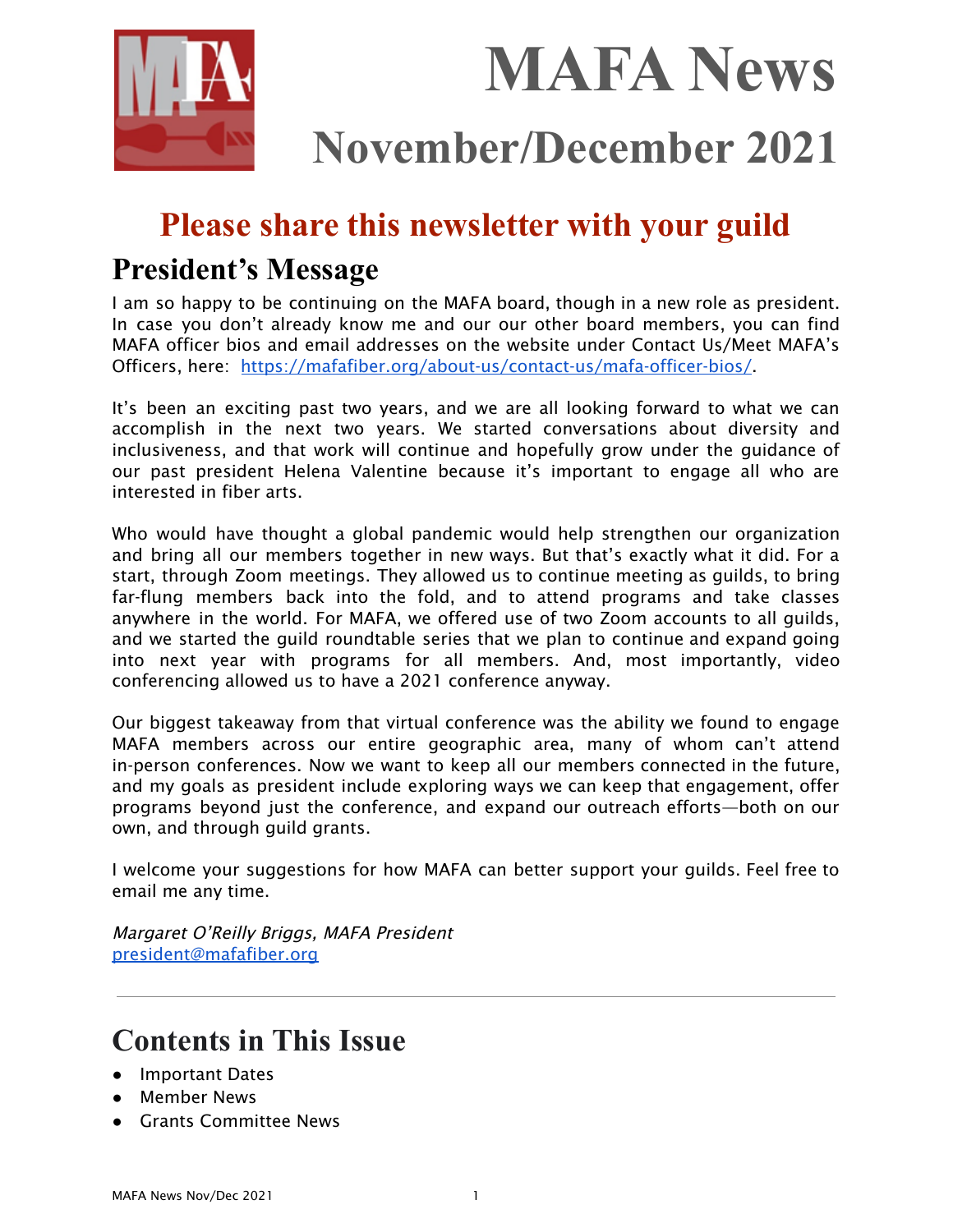- MAFA Conference 2023
- Upcoming Guild Events
- Textile Events in our Region

## **Important Dates**

- November 23, 2021: Final Guild Roundtable for 2021: Francis Irwin Handweavers, will discuss their MAFA Grant project: "Linen the Journey From "Seed to Cloth" (presentation and discussion).
- January 10, 2022: 2022 Grant Applications Due

## **Member News**

#### Minutes of the Reps Meeting on October 26:

Find the minutes on the Reps Corner on the MAFA website, or here: [mafafiber.org/wp-content/uploads/Reps-Meetings/RepsMeetingMinutes20211026.pdf.](https://mafafiber.org/wp-content/uploads/Reps-Meetings/RepsMeetingMinutes20211026.pdf) And the recording is here: [https://youtu.be/awkA3X\\_rfzo.](https://youtu.be/awkA3X_rfzo)

#### Next Guild Roundtable:

#### Linen, the Journey from Seed to Cloth: November 23 at 7 pm.

Please join us for the next MAFA roundtable on Tuesday, November 23 to hear the Francis Irwin Handweavers present their grant project from start to finish: Linen, the Journey from Seed to Cloth. Learn about their whole process: planting, harvesting, preparing the flax for spinning, spinning, and finally, weaving, their setbacks and recovery.

This roundtable is open to all MAFA guild members. Register to attend at:

[us02web.zoom.us/meeting/register/tZAkdeyprDksHdB47iM8oRGFAV-JSLtoKvgv](https://us02web.zoom.us/meeting/register/tZAkdeyprDksHdB47iM8oRGFAV-JSLtoKvgv)

After registering you will receive a confirmation email containing information about joining the meeting.

#### Recordings:

Did you miss the previous roundtables? Find links to meeting notes and recordings of the meetings on the Reps Corner page of the MAFA website, here: <https://mafafiber.org/guild-resources/reps-corner/>

The MAFA Roundtables are ultimately designed to help support the guild representatives. I would love to hear your ideas as to what would interest and be helpful to you. You can reach me at the same Membership email address, [membership@mafafiber.org.](mailto:membership@mafafiber.org)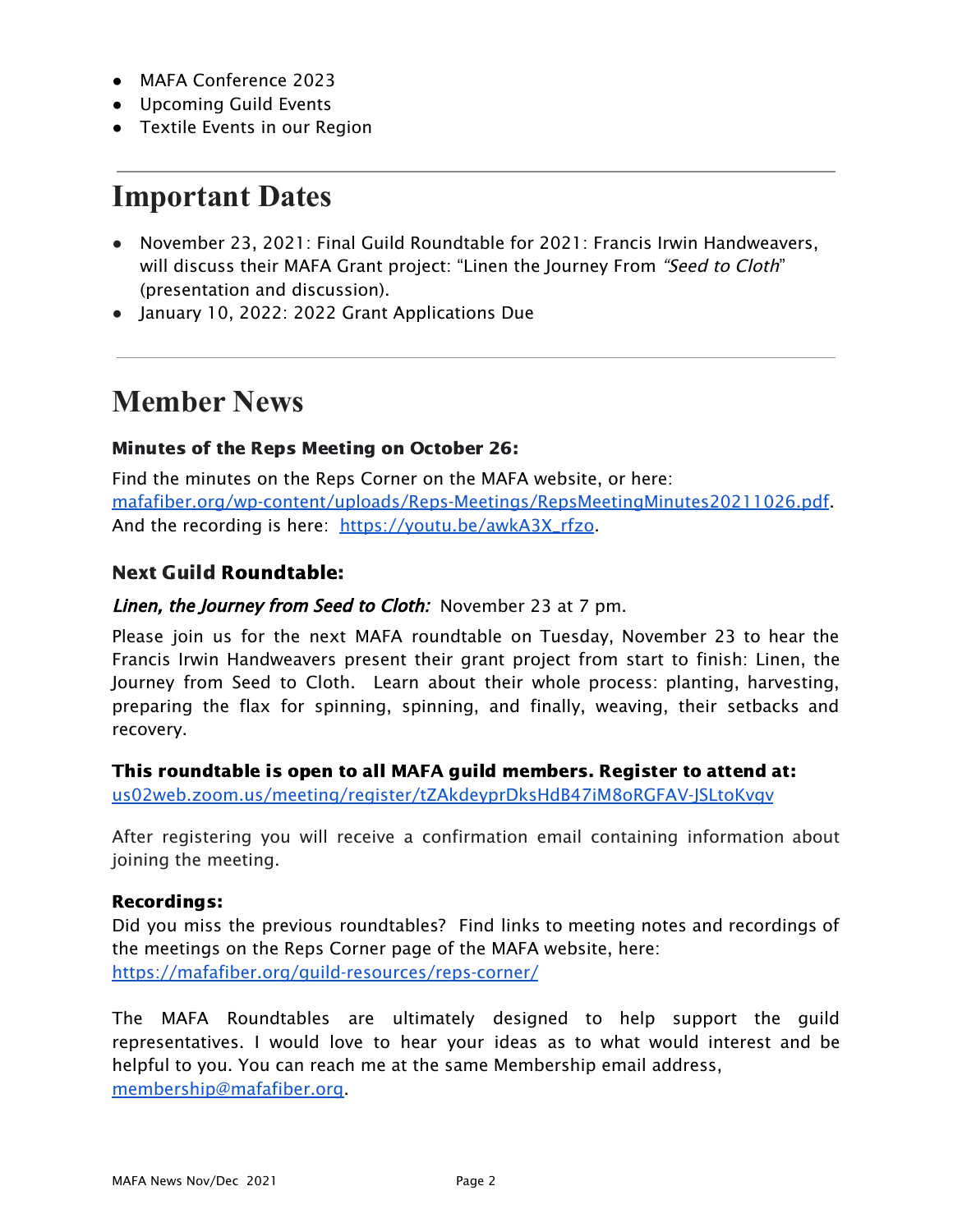#### MAFA Zoom Account

If your guild has scheduled virtual meetings through the MAFA Zoom account, but for any reason need to cancel, please let Patty Chrisman, MAFA Secretary (and Zoom Administrator) know prior to the meeting date. You can reach Patty at Secretary@mafafiber.org.

Sara Robbins, Membership Chair [membership@mafafiber.org](mailto:membership@mafafiber.org)

## **Grants Committee News**

#### MAFA Grants for 2022

MAFA will begin accepting online applications in September for grant awards to be used in 2022. Please check the Grants Page after Labor Day for recent updates and changes to the grant guidelines and application form.

Once again, applicants may request an early decision for projects and events that kick off early in the year. To secure an early decision, please submit your application by November 1st and check the "early decision" box. We will make every effort to have a decision by early January. No more than 50% of the funds available for MAFA grants may be awarded on early decision.

The deadline for all applications for 2022 MAFA grants will be **January 10th, 2022.** 

#### Interested in a MAFA Grant?

- Read the detailed guidelines and reporting requirements on the MAFA [Grants](https://mafafiber.org/grants/guild-grants/) page
- Check out our recent [slideshow](https://mafafiber.org/wp-content/uploads/Grants/MAFA-Grants-Slides-compressed.pdf) on the grants process
- Read the [reports](https://mafafiber.org/grants/guild-grants/grant-awards/) of successful grant projects
- Download the latest version of the [application](https://mafafiber.org/wp-content/uploads/Forms/MAFA-GRANT-APPLICATION-preview.pdf) preview (Rev. Sept. 2020)
- Online [applications](https://mafafiber.org/grants/guild-grants/grant-application/) will be accepted in the Fall.

Questions? Contact [grants@mafafiber.org.](mailto:grants@mafafiber.org)

#### Conference Fellowships will return in 2023

To learn more about Conference Fellowships:

- Check out the **fellowship [guidelines](https://mafafiber.org/grants/fellowships/)** and application preview at mafafiber.org
- Read [reports](https://mafafiber.org/grants/fellowships/fellowship-awards/) from previous Conference Fellows

#### Want to get involved on the Grants Committee?

The Grants Committee welcomes new members annually. For more information or to express interest, contact [grants@mafafiber.org](mailto:grants@mafafiber.org).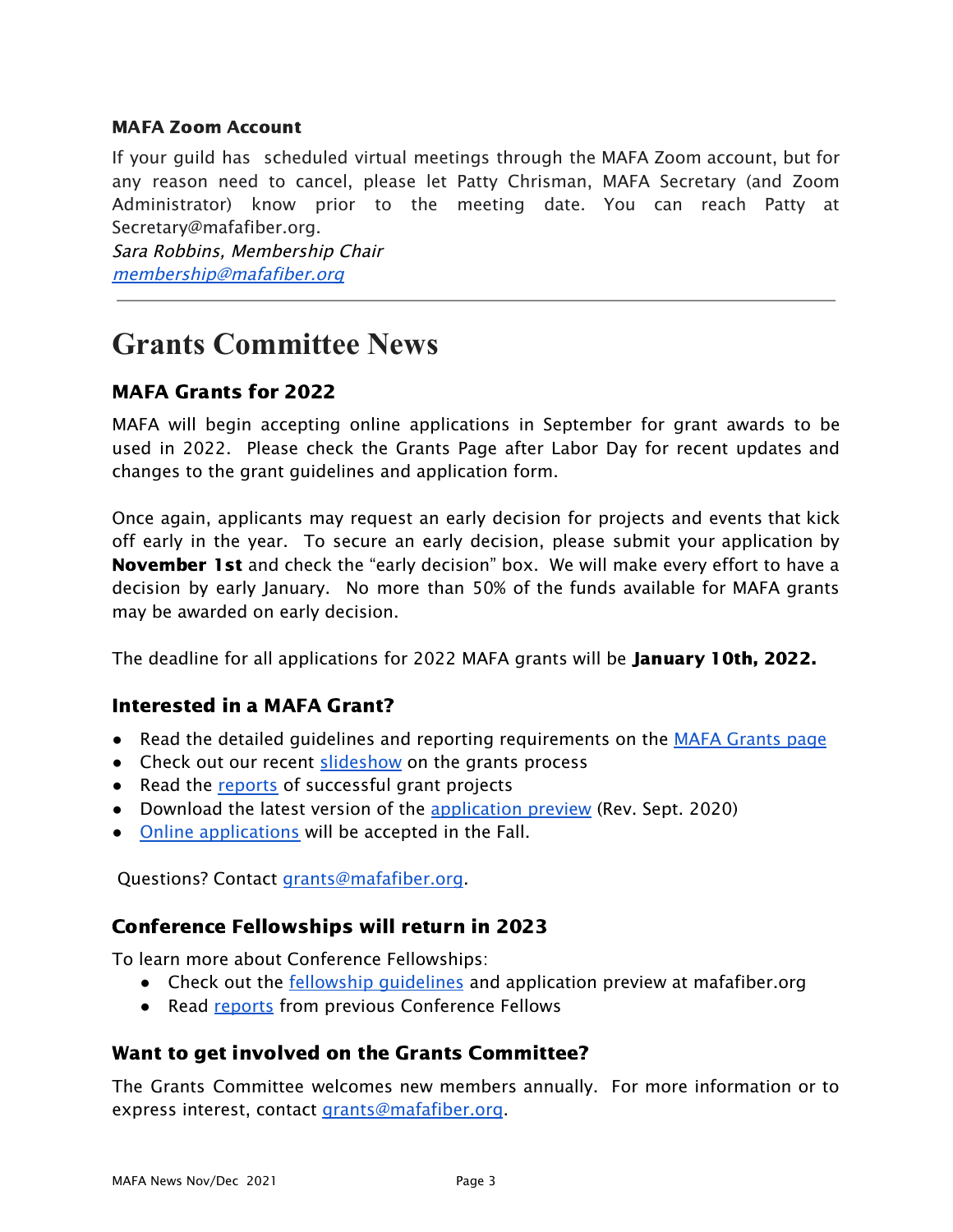## **MAFA Conference 2023**

#### Instructors needed!

It's hard to believe that we're already starting to work on the next conference. Our first task is to send out the invitations for instructors. We are compiling a list of people who teach weaving, spinning, dyeing, basket weaving and other fiber arts. If you or your guild members know of good teachers or you had a wonderful speaker at your recent meeting, please send the information (name, email, short description of fiber speciality) to *[education@mafafiber.org](mailto:education@mafafiber.org)*.

#### Millersville, here we come

Save the Date: The MAFA 2023 Conference will be held at Millersville University (near Lancaster, PA), June 22 - 25, 2023.

Carol Steuer, MAFA 2023 Conference Coordinator [conference@mafafiber.org](mailto:conference@mafafiber.org)

## **Upcoming Guild Events**

Let us help you publicize your guild exhibits, workshops, events and sales! Visit the Guild Events listing on the website here: [mafafiber.org/events/](https://mafafiber.org/events/). Submit information on events, workshops, programs and sales for the website and newsletter by submitting the online form here: mafafiber.org/quilds-page/quild-event-update/ You may also email newsletter items to firstyp@mafafiber.org before the 21st of even months for inclusion in the next MAFA News.

New: Triangle Weavers Show and Sale: November 6, 10 am to 4 pm., Virtual at <https://www.triangleweavers.org/vendors2021.html>, Durham, NC.

#### New: Hudson Mohawk [Weavers](https://mafafiber.org/event/hudson-mohawk-weavers-guild-annual-sale/) Guild 43 rd Annual Sale:

43rd Annual Show & Sale, Friday, 11/12 from 2 - 8:30 pm, Saturday, 11/13 from 10 am - 5 pm, Sunday, 11/14 from 10 am - 4 pm, Pat's Barn 110 Defreest Dr., Rensselaer, NY, <https://www.hmwg.org/show>

Handweavers of Bucks Co. Annual Show and Sale: Trinity Episcopal Church of Buckingham, 2631 Durham Road, Buckingham, PA., November 19-21. <https://www.hwbcguild.org/>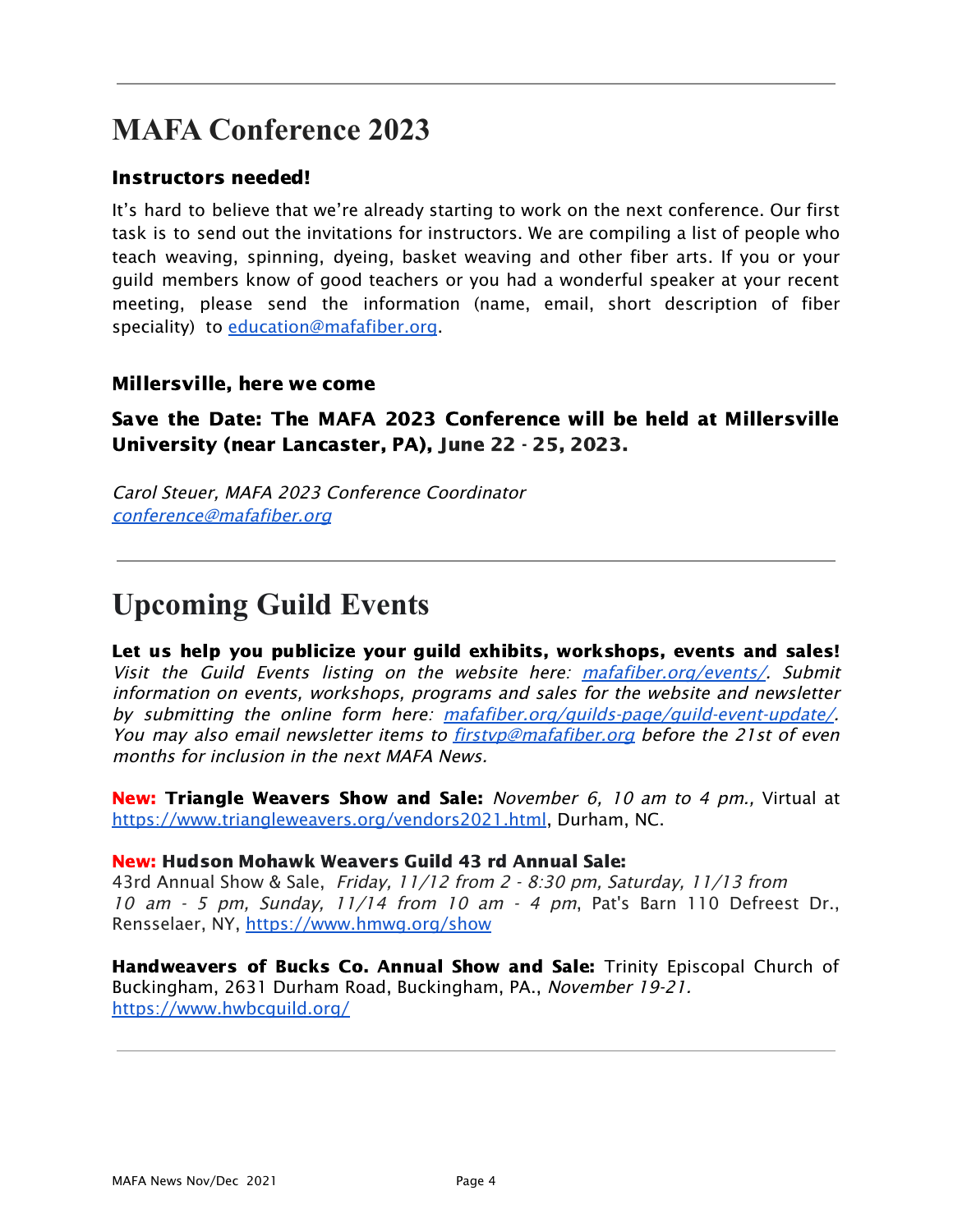## **Textile News in Our Region and Beyond**

### Events, Festivals, Exhibits & Online Fiber Arts

#### Events:

No new events

#### Festivals:

**MD Alpaca and Fleece Festival:** [http://www.marylandalpacas.org/.](http://www.marylandalpacas.org/)Howard County Fairgrounds, 2210 Fairground Road, West Friendship, Maryland 21794. November 13-14.

#### Exhibits

New: MAYAN TRAJE - A Tradition in Transition, Down Jersey Folklife Center at Wheaton Arts 1000 Village Drive, Millville, NJ 08332 hBps://[www.wheatonarts.org](http://www.wheatonarts.org) September 24—December 31

Craft Front & Center: <https://madmuseum.org/exhibition/craft-front-center> Museum of Arts & Design (MAD). New York City, NY. Now - Feb 13, 2022

#### Abstranded: Fiber and Abstraction in Contemporary Art:

[https://everson.org/explore/upcoming-exhibitions/abstranded-fiber-and-abstraction-in](https://everson.org/explore/upcoming-exhibitions/abstranded-fiber-and-abstraction-in-contemporary-art) [-contemporary-art](https://everson.org/explore/upcoming-exhibitions/abstranded-fiber-and-abstraction-in-contemporary-art), Everson Museum of Art. Syracuse, NY. Sept. 18, 2021 - January 2, 2022

#### Ongoing:

The McLean Textile Gallery: <https://www.themcleantextilegallery.com/>, McLean, VA The McLean Textile Gallery is the first venue in McLean solely devoted to textile creations and art. Established in December 2020 by Nancy Preston, owner of The Quilt Shop of McLean, the gallery showcases published, award-winning talent and identifiable contemporary art styles each month.

#### Pattern and Purpose: American Quilts from Shelburne Museum,

<https://shelburnemuseum.org/>

Tatter: A Gathering of Material Culture, is offering online classes. <https://www.tatter.org/stitching-classes-index>

HGA - Handweavers Guild of America: Textiles and Tea. The Handweavers Guild of America, Inc. (HGA) is excited to announce our new program for 2021: Textiles & Tea. Every Tuesday at 4 PM (EST) HGA will host a conversation with some of the most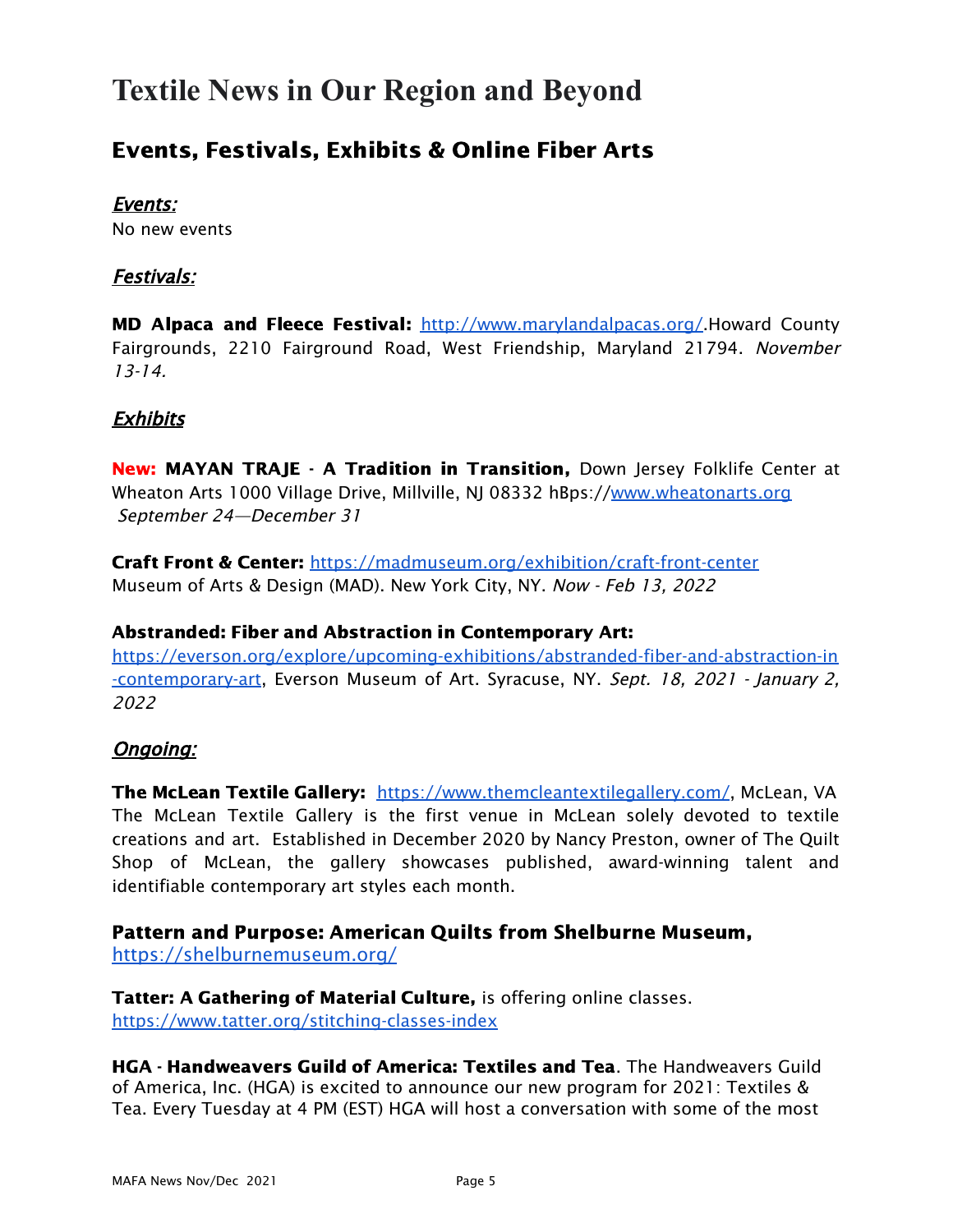respected fiber artists in the field today. In our 45-minute discussion we will focus on their artwork and their creative journey. We will allow 15 minutes at the end of our conversation for questions from the audience. Make a cup of your favorite tea and join us as we talk about fiber, creativity, inspiration, process and so much more[.https://weavespindye.org/textiles-and-tea/](https://weavespindye.org/textiles-and-tea/)

#### San Jose Museum of Quilts and Textiles: <https://www.sjquiltmuseum.org/>

**Rijksmuseum, Amsterdam.** They have a beautiful and extensive textile exhibit (available in English).

<https://www.rijksmuseum.nl/en/rijksstudio/works-of-art/textiles>

Potomac Fiber Arts Gallery, Alexandria, Virginia - Exhibits all forms of fiber work, including weaving, knitting, crocheting, sewing, surface design, and more, in 11 juried shows each year. More info at [www.potomacfiberartsgallery.com/](http://www.potomacfiberartsgallery.com/).

**Fabric Workshop and Museum**, Philadelphia, Pennsylvania - The museum's purpose is to stimulate experimentation among leading contemporary artists and to share the process of creating works of art with the public. They have various exhibits and a permanent collection, as well as studio facilities, equipment, and expert technicians on-site. Find more info at [fabricworkshopandmuseum.org/.](http://fabricworkshopandmuseum.org/)

Alling Coverlet Museum, in Palmyra NY, has a collection of simple 4H to jacquard coverlets[.historicpalmyrany.com/alling.htm](http://historicpalmyrany.com/alling.htm)

#### **Need to Update Your Guild Info? Looking for MAFA Resources?**

Submit your updated guild info, officers, Rep, or meeting times online using this form: <https://mafafiber.org/guilds-page/guild-update/>

Submit guild events here: [https://mafafiber.org/guilds-page/guild-event-update/](http://mafafiber.org/guilds-page/guild-event-update/)

We would love for you to submit a guild profile here: <https://mafafiber.org/guilds-page/guild-profile-submission/>

As always, you may send any event info or changes to your Reps, officers, or meeting dates/times to the MAFA Membership Chair at [membership@mafafiber.org](mailto:membership@mafafiber.org).

MAFA Website: MAFA has created an entirely new website, most of our resources are located there, and we encourage you to explore to see what we have to offer. Of particular interest to member guilds will be the Guild pages, the Guild Resources & Reps' Corner, and the Fiber Resources pages.

#### NOTE: If your guild hasn't already, please ask your web person to add a link to MAFA at <https://mafafiber.org/> and let me know if you want a MAFA logo for your website.

- Under the website **[Guilds](https://mafafiber.org/guilds-page/)** tab, you will find our list of all member guilds, sorted by state, as well as on a Google Map.
- Under the **Guild [Resources](http://mafafiber.org/guild-resources/)** tab you will find links to the Rep's Corner with current and past newsletters and our Role of the Rep document; info on guild administration topics; and program suggestions.